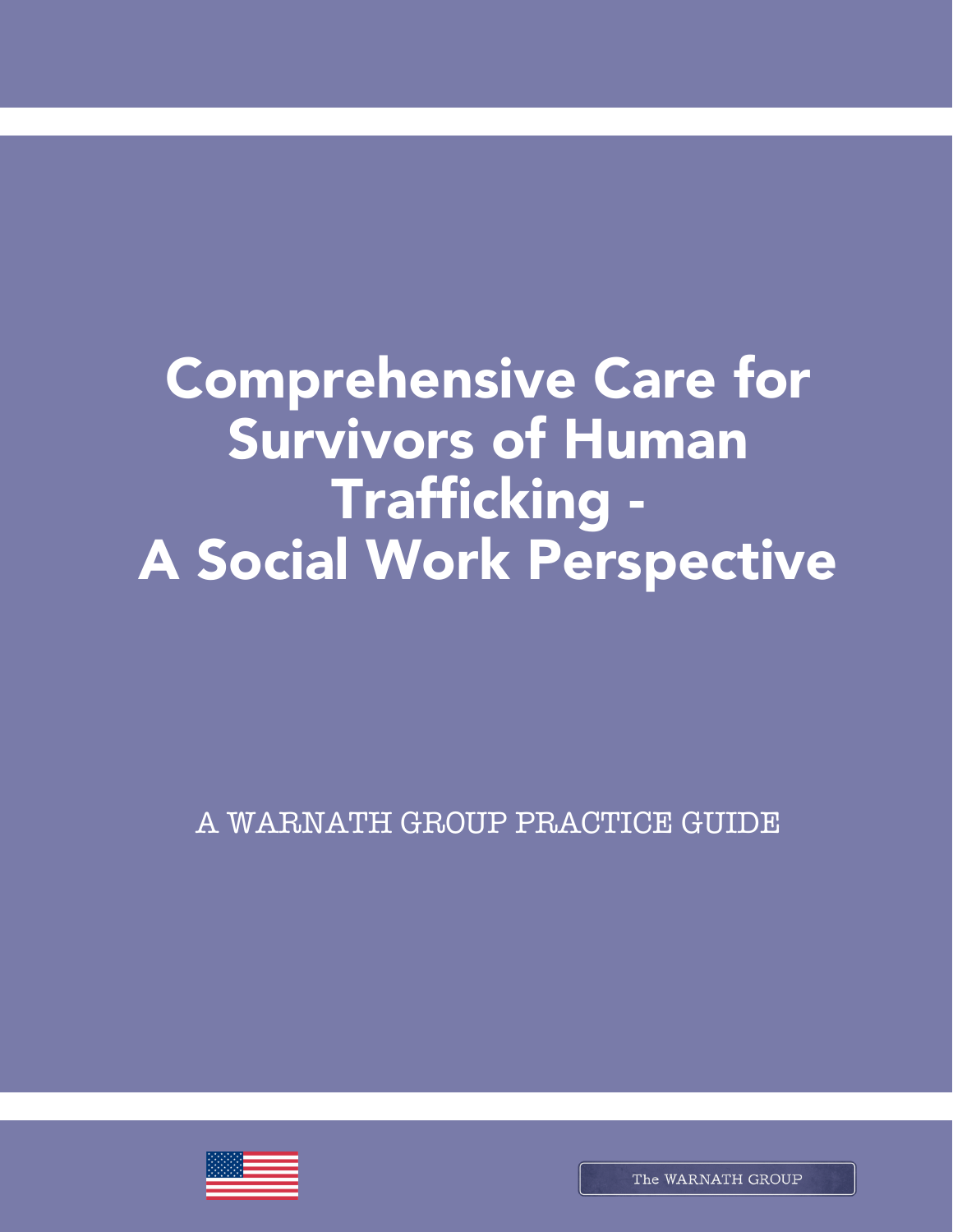# **Comprehensive Care for Survivors of Human Trafficking – A Social Work Perspective**

#### **PRACTICE GUIDE by The Warnath Group**

*"Too few governments recognize the value in investing in the creation of a meaningful system of care and support for those who have survived human trafficking. Meaningful services are a pillar of the foundation of good practices leading to success in addressing human trafficking cases. An investment in services to support the rebuilding of the lives of individuals who have been trapped in human trafficking is not only the right thing to do; it also is one of the best investments a country can make to support increased participation of victims in successful prosecutions of the perpetrators and prevention of re-trafficking."*

*-Stephen Warnath, CEO & President, the Warnath Group*

#### **AT A GLANCE**

#### **Intended Audience:**

• Policy-makers, government and non-government social service providers, social workers, case managers, shelter staff, and victim advocates working with survivors of human trafficking

**Takeaway:** Victims of trafficking are people from diverse backgrounds, life experiences and responses to their trafficking situation. Victim care and support should reflect this diversity by offering comprehensive care that addresses the individual needs of survivors as they begin rebuilding their lives. A comprehensive package of assistance should include care by professional social workers trained to work with victims of human trafficking. Care designed to address the individual needs of each survivor reduces their vulnerability to being re-trafficked or further exploited and seeks to ensure long-term community re-integration and social inclusion.

#### **In This Practice Guide:**

- Goals & Principles of Victim Support Systems
- Key Components of Case Management Programs

## **Introduction**

Human trafficking takes many forms around the world and affects men, women, and children from a diversity of backgrounds in many different ways. Protection of victims in all of trafficking's forms is a central tenet of the original "3 Ps" paradigm (prevention, protection, prosecution) used around the world to combat human trafficking. Key victim protection provisions are articulated in Articles 6 and 7 of the Protocol to Prevent, Suppress and Punish Trafficking in Persons Especially Women and Children, supplementing the United Nations Convention against Transnational Organized Crime ("Protocol"), the international law ratified by 175 countries that has guided national anti-trafficking laws, policies and practices around the world. Over the years even broader regional and national obligations to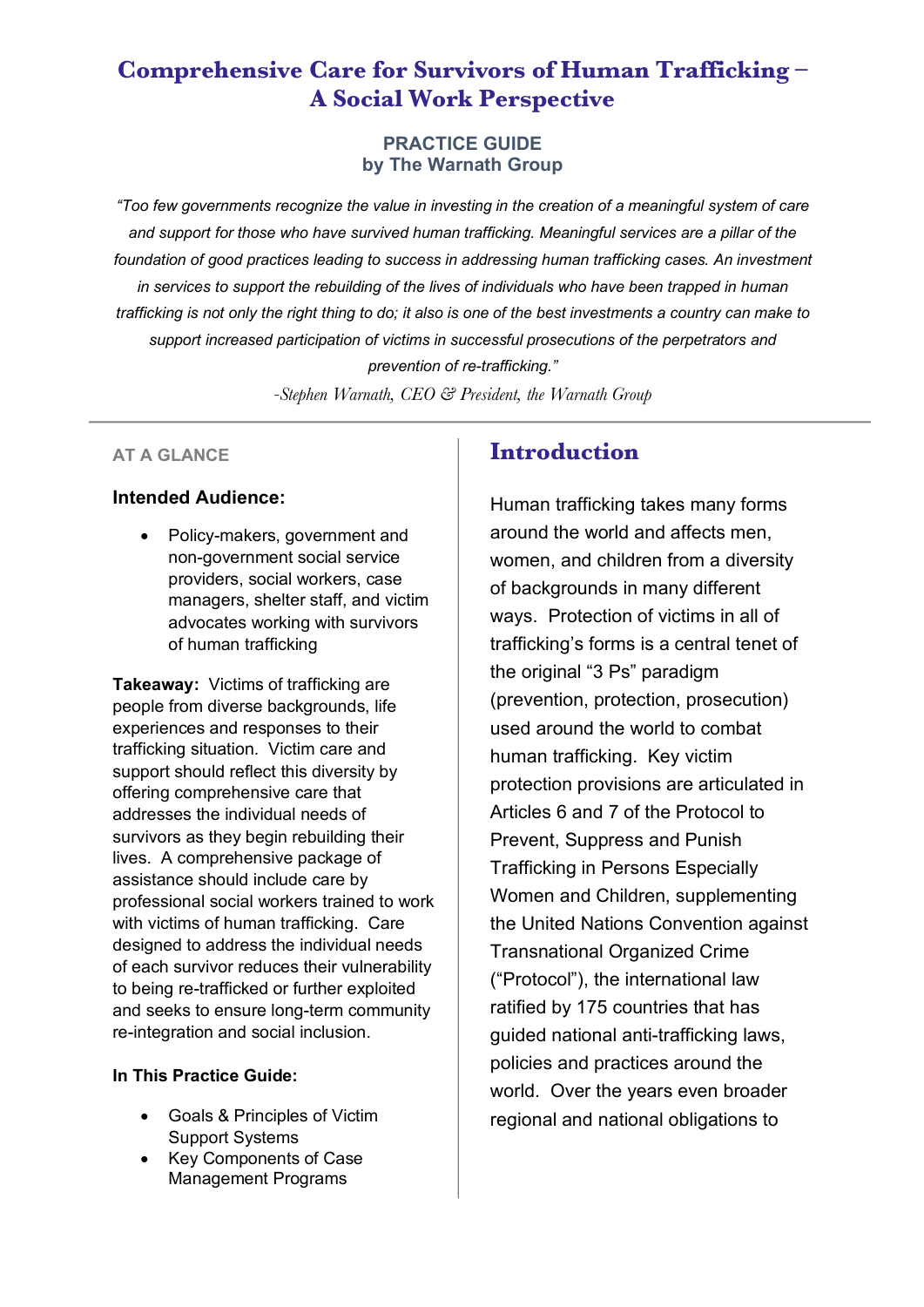provide assistance and services to victims of trafficking have been adopted in many countries.

Unfortunately, in practice, the sufficiency of countries' programs for provision of services and assistance for those who have survived human trafficking is mixed. Many countries do not provide minimal levels of needed assistance and support. Numerous countries make victim protection and support conditional upon or linked to criminal justice proceedings. Some countries require a victim to cooperate with the criminal justice process in order to be officially designated a victim of trafficking and gain access to services. Thus, services and assistance offered are often limited to the provision of various short-term measures designed less to match the needs of each victim than to serve as an incentive or leverage to obtain victim cooperation through to the conclusion of criminal proceedings. Some countries may be constrained by a lack of resources. Unfortunately, it is not unusual for some of these countries to simply hold victims in shelters during the pendency of a criminal justice proceeding, or quickly remove victims from the country without ascertaining or coordinating to help ensure that a survivor can obtain meaningful longer-term care after being removed to the individual's country of origin. Victims who do not receive needed assistance will be required to fend for themselves to heal and rebuild. Instead, all countries should review and assess the effectiveness of their programs to ensure provision of services and assistance to meet the needs of the range of types of victims and the full range of forms of human trafficking and strengthen their cooperation to achieve this objective.

As much as possible, any system of support which includes services and assistance should seek, at a minimum, to restore each victim to the life situation they had before becoming a victim of the crime of human trafficking. Ideally the support system will enable every victim to build for a life of well-being and independence. These are minimal steps to begin to address righting the wrong inflicted upon each human trafficking victim and to prevent further exploitation.

A key to achieving this is for countries and NGOs to employ professional social work staff to design and deliver support programs based on each victim's needs and provided according to principles of social work.

Social workers are trained professionals who assist people with complex and challenging behaviors.1 The role of social workers is to help improve outcomes in

 $\overline{a}$ 

<sup>1</sup> "Social Work", according to the International Federation of Social Workers is "a practice-based profession and an academic discipline that promotes social change and development, social cohesion, and the empowerment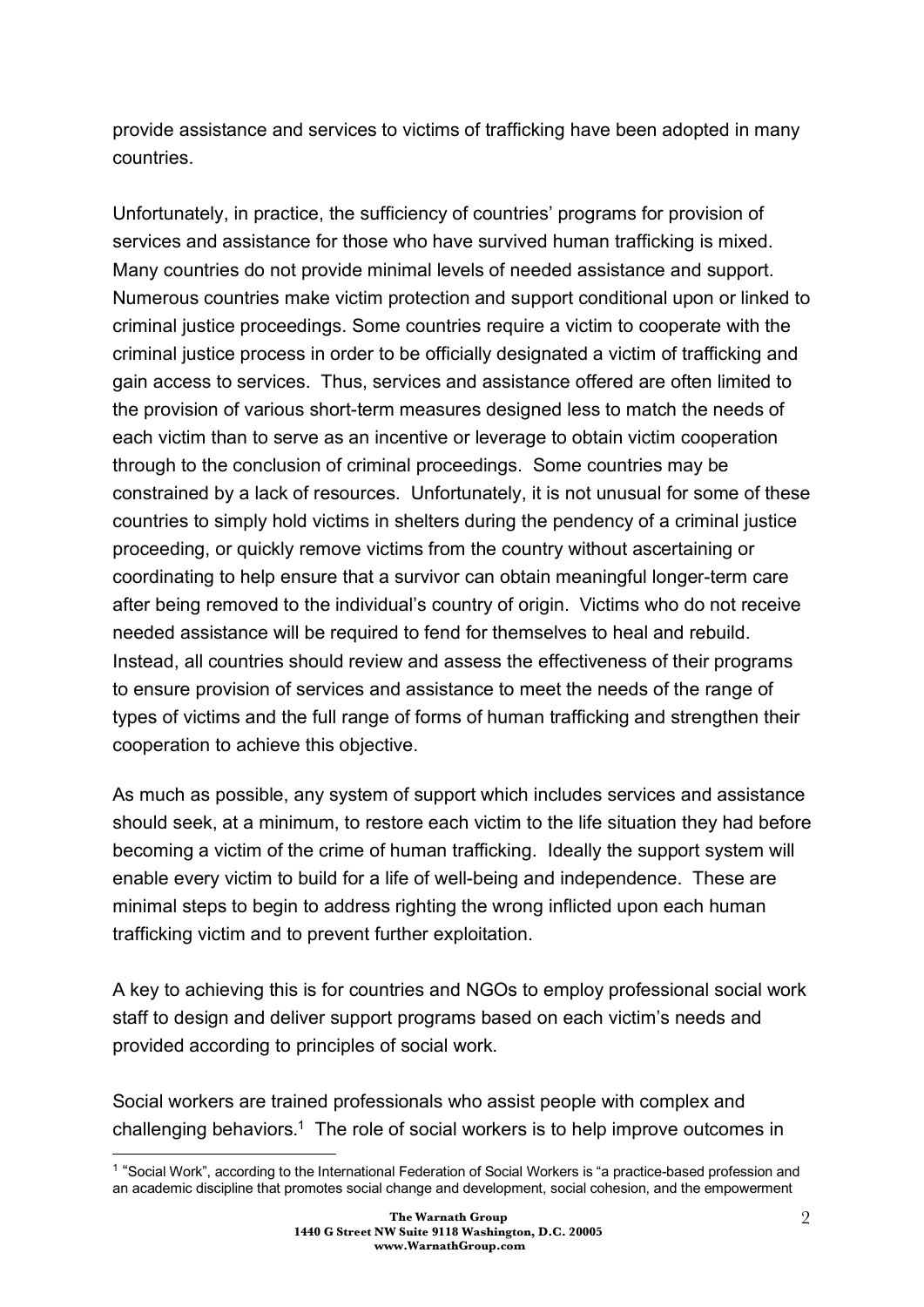people's individual lives. They maintain professional relationships and act as guides and advocates for social justice. They are a critical link between the lived experiences of victims and policymakers charged with providing effective victim support programs.

Governments who provide funding to NGOs or who operate departmental antitrafficking victim support programs should allocate adequate funds to ensure that qualified professional social workers are in supervisory/management roles. If this is not possible, then professional social workers should be contracted to provide regular supervision to shelter and case management staff, victim advocates and other support workers. This will help ensure the professional provision of services and victim support and that a rights-based framework underlies service delivery.

A comprehensive approach to delivering support services recognizes that services may be non-linear, that people need to make choices for themselves and that they can recover from trauma. Some law enforcement procedures and outcomes may create obstacles to victims moving forward in rebuilding their life and reinforce the disempowerment experienced during human trafficking and slavery crimes. Adopting and integrating into all aspects of the criminal justice process victimcentered and trauma-informed practices is critical to addressing these potential obstacles. Because so many factors, including much of what they will encounter in the criminal justice system, are outside of the control of victims, any helping system should seek to restore or enable victims to have choice and control wherever possible.

#### **Goals related to a support system should:**

 $\overline{a}$ 

- **1) Reduce future vulnerability to exploitation, trafficking and other human rights abuses (prevention);**
- **2) Provide adequate safety and dignified assistance, care, and support to recover from human trafficking experience (protection);**
- **3) Provide access to comprehensive and timely criminal and civil remedies against the perpetrators (prosecution); and**
- **4) Be transparent and accountable in its relationships between agencies working to assist victims (partnership).**

and liberation of people. Principles of social justice, human rights, collective responsibility and respect for diversities are central to social work. Underpinned by theories of social work, social sciences, humanities and indigenous knowledge, social work engages people and structures to address life challenges and enhance wellbeing."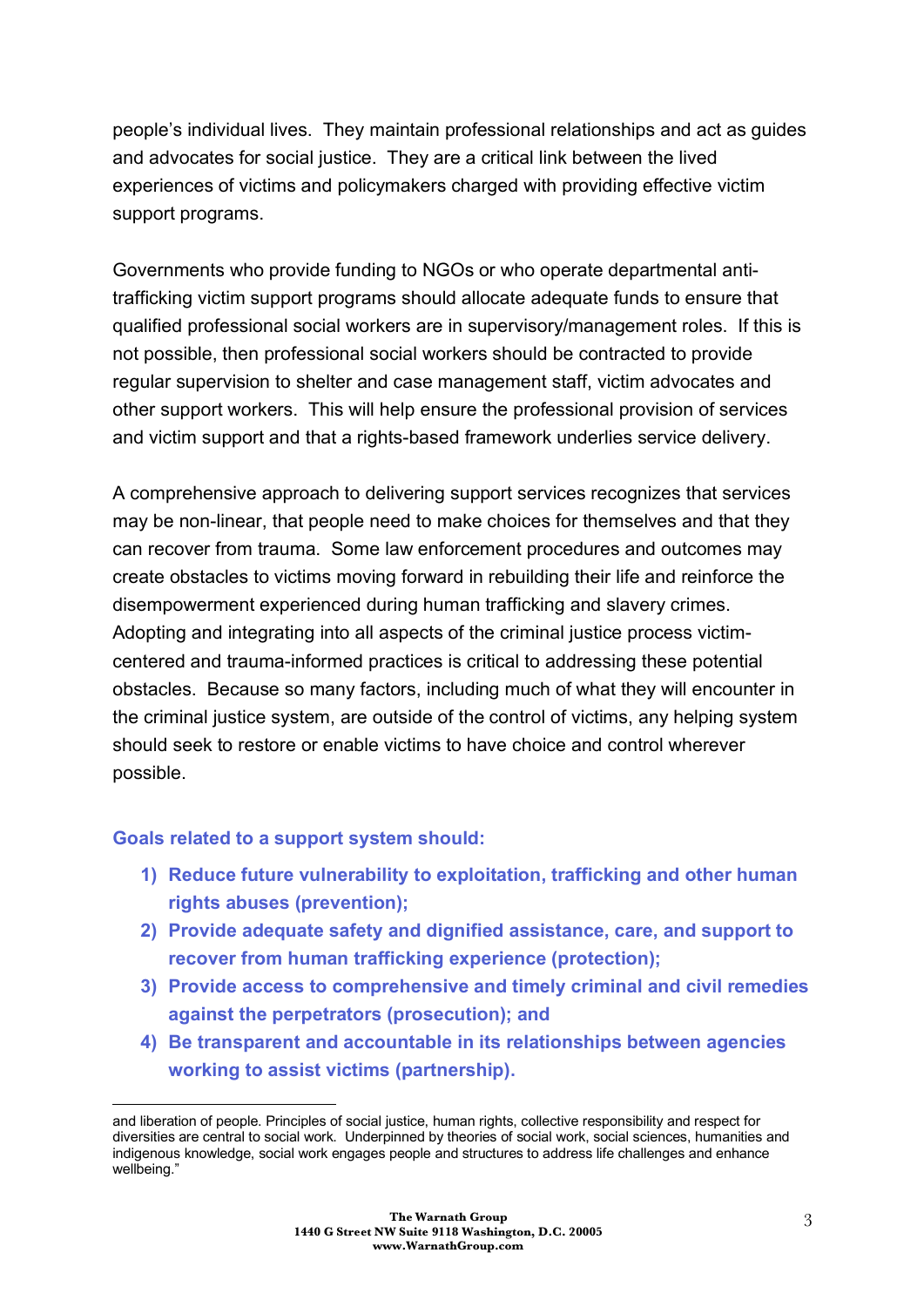In more advanced victim support systems that provide for longer-term engagement of victims that have accessed support, co-design strategies should be implemented. Co-design is simply a range of activities and processes used in the design of services and products that involve the people who use or are affected by that service or product. It is logical to consult service users in the development of policies and programs designed to assist them. Co-design projects should ensure that any victims consulted are recognized for their expertise and compensated at the same level as other subject matter experts.

## **Victim Support Principles and Operational Concerns**

Victim support should be as holistic as possible by providing for each victim's physical, emotional, psychological, social, and economic needs. This is often provided by a range of people, who should be trained and certified to perform their roles professionally, from multiple agencies including government and nongovernment organizations. The range of services and assistance that victims are eligible for should be explained, so that the victim can choose which, if any, of the available services and assistance they want to receive. A commitment to engaging each victim in these decisions is an important aspect of restoring choice and control that human trafficking has removed from victims and will assist them to develop effective and safe self-advocacy skills. Victims should never be required to accept any specific services, that they do not want or as a condition of receiving care. If a victim declines or disengages from any services at any time this decision should be respected and information about any opportunities to re-engage clearly provided.

Services should be offered in a way that is voluntary and transparent to victims especially in relation to how organizations are collaborating on their behalf and sharing information. Victims should have choice and control of when, how and to whom their information is provided and be able to decline provision of their information to others - including their national governments. All agencies working with victims should provide clear policies and procedures to each individual regarding confidentiality and how victims can provide informed consent to the use of their own information. Informed consent should be provided in a written format and detail what information is being shared, with whom, when and for what purpose as a regular procedure of victim support. Victims should also be advised of how their consent can be revoked or withdrawn by them at any time. Although this may seem cumbersome to agency staff, it is necessary to ensure that victims are making their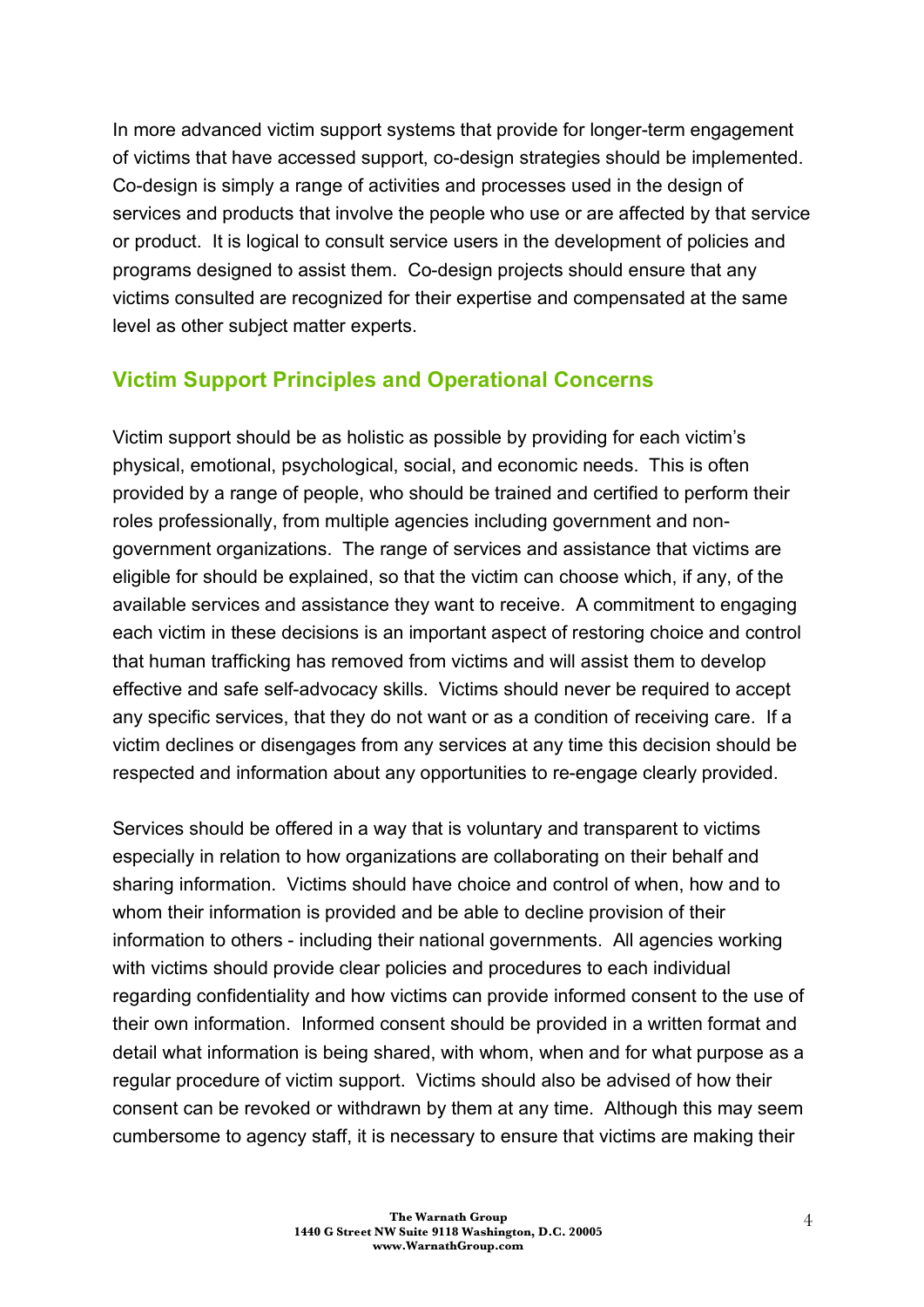own choices. A clear explanation of how victims' information is stored and how they can access it should also be provided.

## **Professional Boundaries**

Professional boundaries are vital in social care work because staff are working on a deep level with vulnerable people. Social care organizations have a responsibility to ensure that their help and support does not damage or disenfranchise the people they are supporting. Professional boundaries should be explained including how those boundaries are managed by senior staff. Support staff should never promise what they cannot deliver and should not develop personal relationships with victims while performing their professional duties. People who enter the caring profession are often genuinely compassionate and wanting to make a difference to others. However, there must be supervision of their interactions with vulnerable service users. This extends to law enforcement, government and other service providers such as interpreters. Clear and safe mechanisms for grievances should be provided if professional boundaries are breached.

## **Trauma-informed Care**

All government and non-government staff engaging with victims should be provided with training on the impacts of trauma as many victims do experience trauma. This includes criminal justice professionals such as judges, prosecutors and police. Victims may present with symptoms of physical illness, challenging psychological behaviors, cognitive disturbances and struggles to regulate emotion – these are all normal responses to traumatic experiences such as human trafficking. However, these can impede a victim's ability to participate in legal proceedings, interfere with the tasks of daily living and stop them from accessing therapeutic support services. Trauma can alter the chemistry of the brain thereby affecting many of the brain's functions. When professionals understand the nature and effect of trauma and work from a trauma-informed approach, better outcomes are achieved for victims, within the systems designed to protect them and by the criminal justice system responsible for prosecuting traffickers, as well.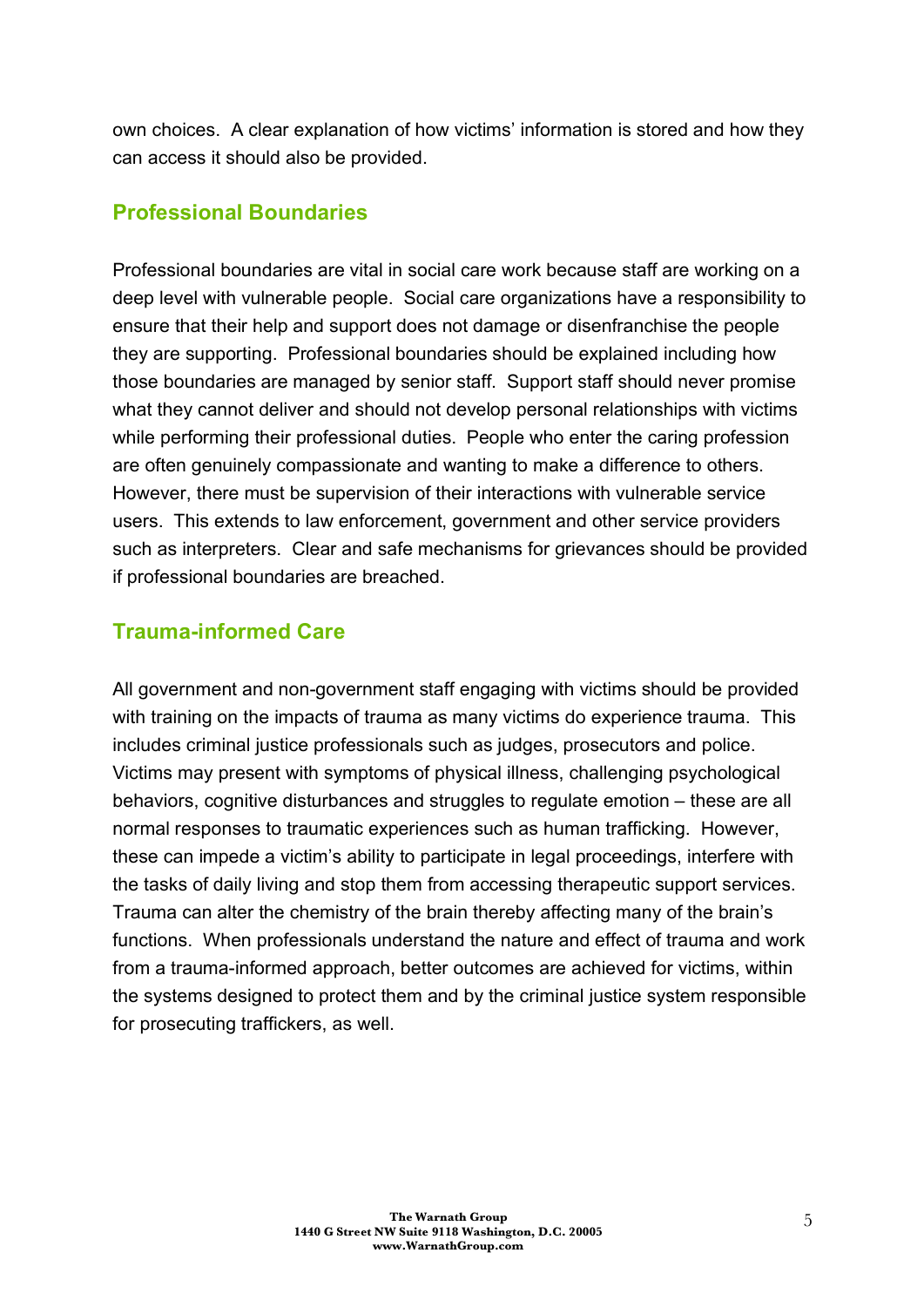## **Case Management**

Case Management is a collaborative process of assessment, planning, facilitation, care coordination, evaluation and advocacy for options and services to meet an individual's comprehensive needs.

Key components of case management programs should include:

- **a. Needs assessment (intake), service planning, monitoring and evaluation**
- **b. Case management meetings with partners**
- **c. Case management documentation**
- **d. Case review and supervision with a social worker/supervisor**
- **e. Evidence-based advocacy for improved policies for victims of human trafficking**

Successful case management involves an ongoing process of assessment, treatment and reassessment (as displayed in Figure 1 below).



#### **Figure 1: The Ongoing Process of Case Management**

The ability of case managers to be effective in their work with victims of human trafficking is often limited by: 1) government policies that exclude victims from support; 2) inadequate funding of existing supports; 3) supports not designed to meet needs of victims; or 4) supports not available at all. Nevertheless, it is the role of case managers to work within the systems and constraints available to assist victims towards their goals. Case managers working on the front line with victims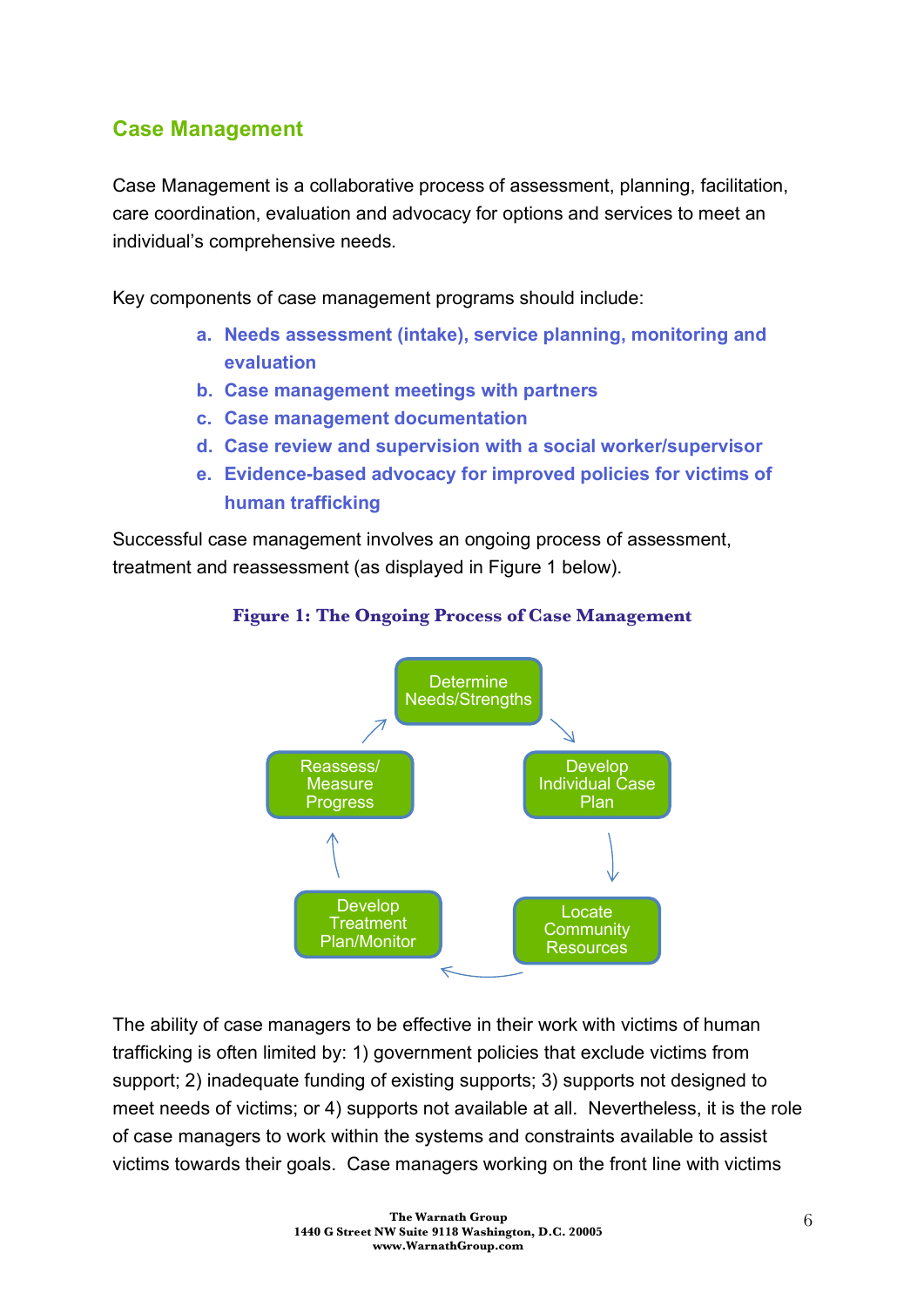should be regularly consulted to ensure that barriers to effective service provision can be communicated to key decision-makers.

There are a range of stages in case management for victims with key elements outline below: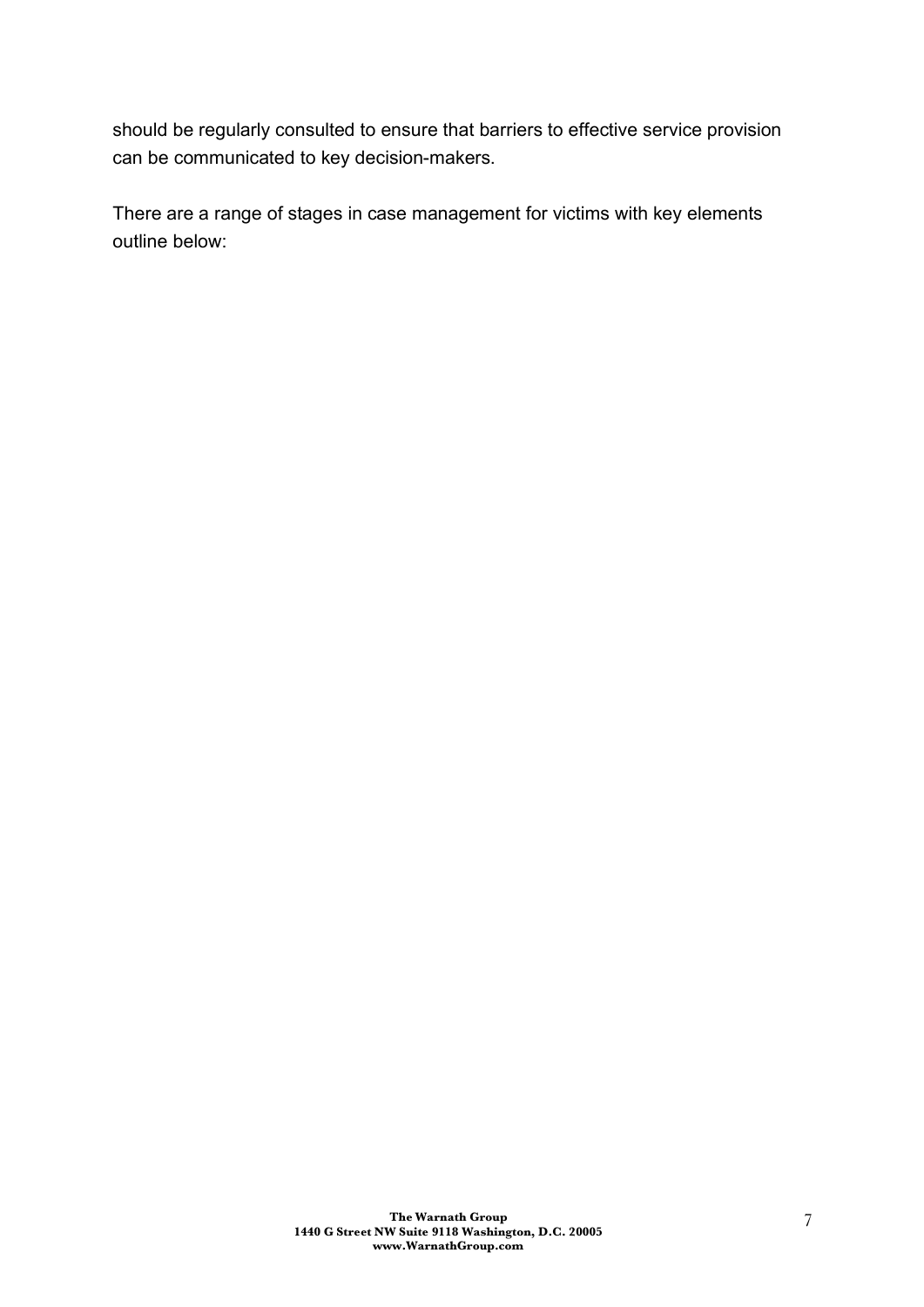# 1. Crisis Response Stage (addressing urgent needs)

Rapid needs assessment/intake (on-site, often with police)

risk assessment – (risks to victim, family, others) resulting in a risk management plan that is realistic to implement for the victim

material aid/financial assistance – food, clothes, phone, transportation, money, language assistance that is timely and culturally appropriate

crisis accommodation – feel safe from traffickers

urgent medical care – address injuries, illness, substance abuse access to medication

acute mental health – panic attacks, uncontrolled behaviors, suicidal ideation, contact with family if desired

legal advice related to both criminal and immigration proceedings – secure identity documents, stabilize migration status, support to effectively enable cooperation with law enforcement

Intensive case management (implementing a plan for support in partnership with victim and other agencies)

role of case worker – explained in detail and communicate the PROCESS of case work over time

role of victim/client/service user – how to partner with their case worker

culturally responsive support – how to access interpreters, observe their own culture, religion, respect for others if living in a multi-cultural environment

case planning and documentation tools – preparing them for paperwork, practicing how to sign documents, providing tools for engagement

managing service delivery timelines – setting expectations about when agreed tasks will be completed and how communication will occur

managing relationships with partners including law enforcement – explaining confidentiality and how it is managed

opportunities to build rapport/trust through activities

baseline social impact measurement – where is the victim starting from when engaged with support services?

 $\overline{a}$ 

 $\overline{2}$ 

<sup>2</sup> For more information please see The Warnath Group's Practice Guide "Providing Social Services Support for People Who Experienced Human Trafficking Acting as Witnesses in Legal Proceedings" which illustrates the role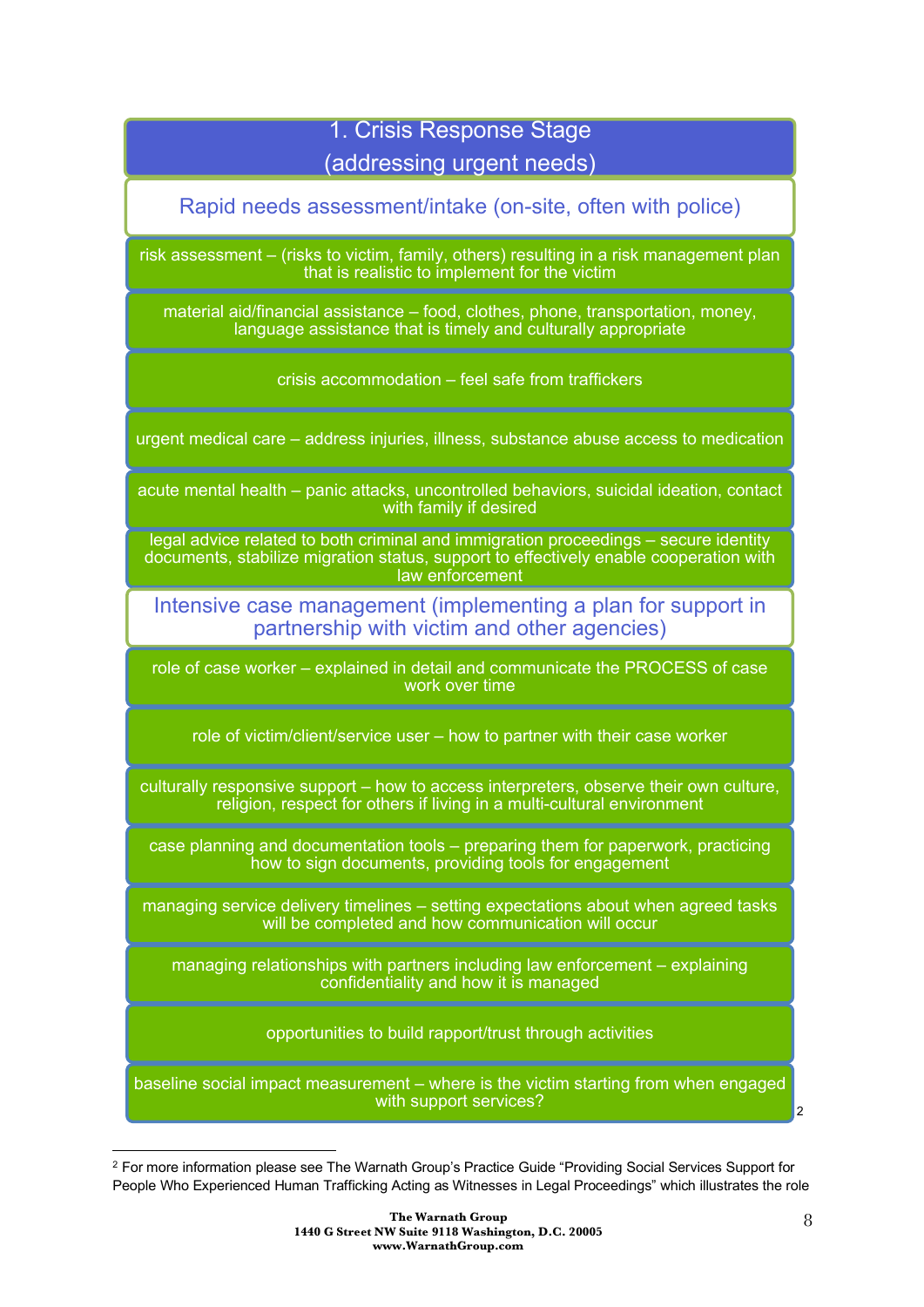| 2. Transitional Support Stage<br>(reducing vulnerability, increasing independence)                                                                                                      |
|-----------------------------------------------------------------------------------------------------------------------------------------------------------------------------------------|
| Comprehensive needs assessment by case worker:                                                                                                                                          |
| review risk assessment (risks to the victim, family, others) – to measure progress or to<br>identify any new risks that need to be managed                                              |
| material aid/financial assistance – access to employment and education                                                                                                                  |
| long-term accommodation – options for independent living                                                                                                                                |
| ongoing medical treatment – completing treatment for diagnosed conditions, access to<br>medication                                                                                      |
| ongoing mental health services – completing treatment for diagnosed conditions,<br>access to medication                                                                                 |
| comprehensive assessment of legal needs and support plan – free legal assistance in<br>place to explain and address criminal, civil, migration and other legal proceedings as<br>needed |
| rights education – as victim of crime, labor rights, other areas identified                                                                                                             |
| education/employment assistance – to gain language skills, training/job skills, support<br>to find and maintain a job                                                                   |
| independent living skills development - as required                                                                                                                                     |
| community and social supports/linkages/networks - access to social groups, religious<br>organizations, sporting groups                                                                  |
| social impact measurement                                                                                                                                                               |

 $\overline{a}$ 

of social services staff in criminal justice processes using composite scenarios based on real cases and provides an overview on how to create safety and support plans and ensure the victim has the necessary information to exercise choice throughout the criminal justice process, available at https://www.warnathgroup.com/practiceguide-providing-social-services-support-for-people-who-experienced-human-trafficking-acting-as-witnesses-inlegal-proceedings/.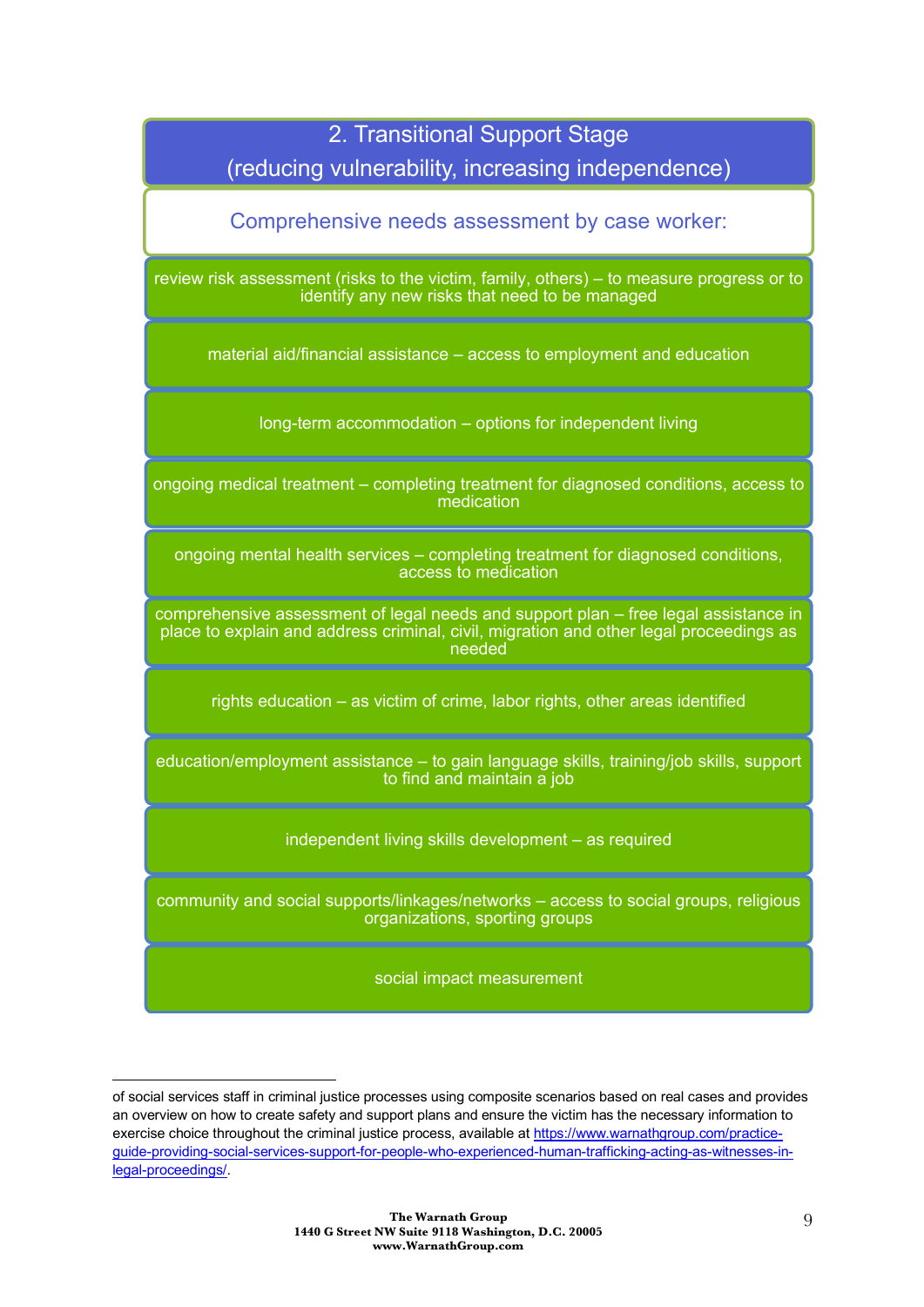# 3. Outreach Support Stage (independent and thriving)

time-limited case work

exit planning from support services into safe and secure independence

exit from support services - client evaluation and feedback regarding services and seek consent for suture related to co-designing services

supporting opportunities for survivor advocacy, peer mentoring and awareness-raising if there is an ethical framework in place to suppor this kind of engagement

## **Respite/Information and Assistance**

Victims of trafficking and slavery who have disengaged or been exited from services may need to re-engage with previous supports from time to time. Unfortunately, after they may return to a crisis situation and need additional rounds of crisis support. Service providers should be prepared to reassess if: 1) short-term respite support can be provided; 2) a new crisis response is required, or; 3) a warm referral to another service is appropriate. A social service provider that has built a relationship of trust with a victim and that has his/her service history should be able to provide referrals and respond to occasional queries for assistance by reopening the victim's file or by initiating a new request. Examples include requests for copies of information held in agency files, obtaining letters of support or verification of services provided.

## **Prevention Support Services**

Social service providers and law enforcement may become aware of people in the community, social welfare or criminal justice systems who are at-risk of human trafficking, slavery or slavery-like practices. There are, in many countries, minimum criteria that must be met to qualify for human trafficking victims to receive social services. There are situations where people at severe specific risk of trafficking do not quite meet the eligibility criteria for assistance and are denied social services. It is critical that social service providers have some flexibility and resources to intervene when such indicators are present so that those individuals' vulnerability to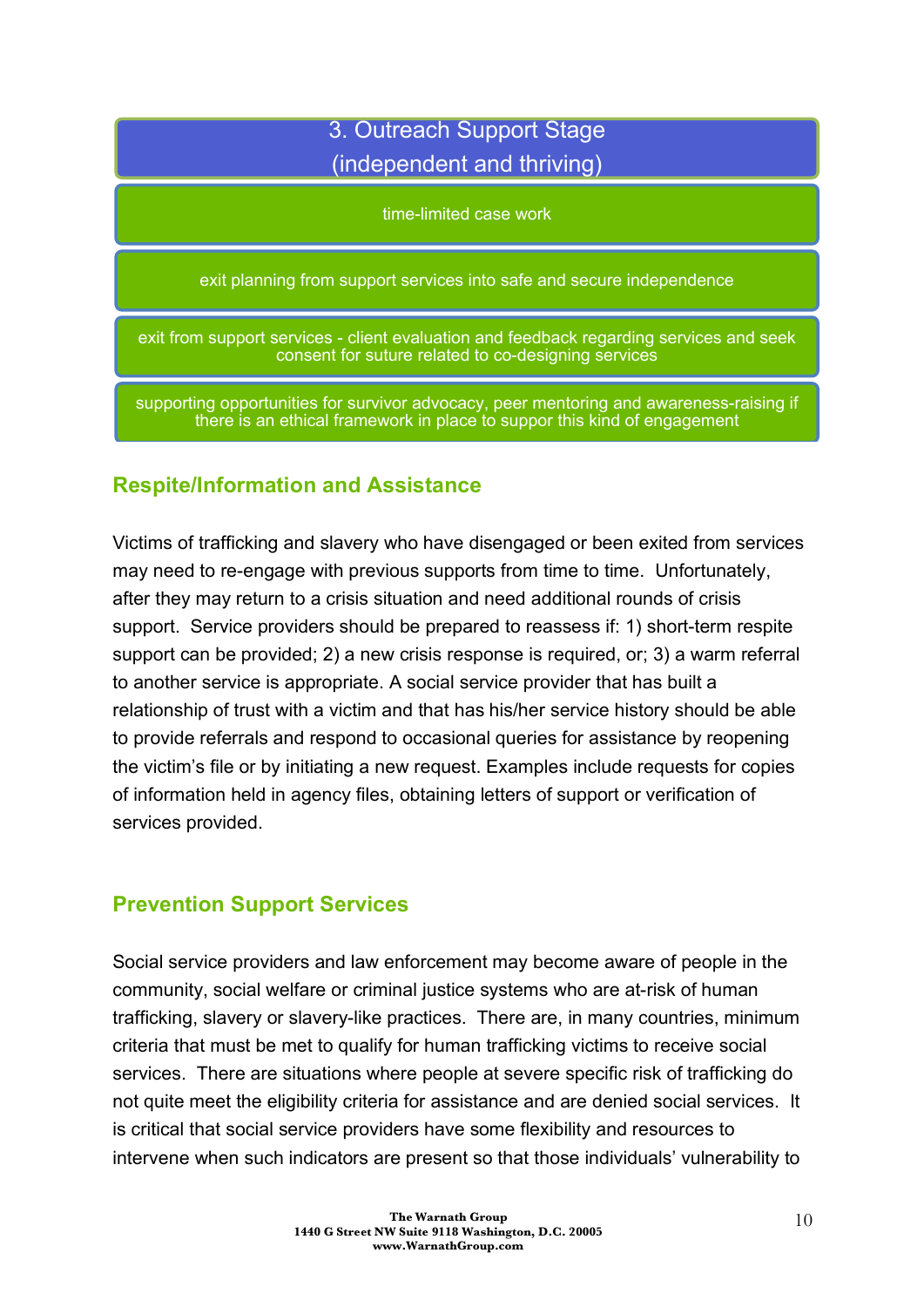human trafficking and slavery crimes can be reduced. Social service providers can advocate for expansion of services for these individuals and revising the criteria to expand eligibility to prevent individuals from being trafficked. Funding bodies should give consideration to the importance of these services being made available especially when no other specific prevention programs are in operation.

#### **Measuring success – social impact evaluation/data collection**

Most NGO service providers and law enforcement collect victim demographic and crime-related data and record services provided. Organizations with case management capability usually record inputs and activities related to victim support processes but not outcomes. Wherever possible, social impact measurement should be carried out to understand if and how an organization's activities are effective. This data provides an evidence base that can be used to improve responses of NGOs, law enforcement, national and international governments. Service providers should have policies and procedures in place regarding how to proactively and ethically communicate relevant data and respond to external requests in accordance with privacy laws in their jurisdiction. It is crucial that data be leveraged appropriately and consistent with protecting victims and their individual private data to inform key decision-makers, media and research towards prevention and better outcomes for survivors. Social impact measurement should be provided by an independent evaluator.